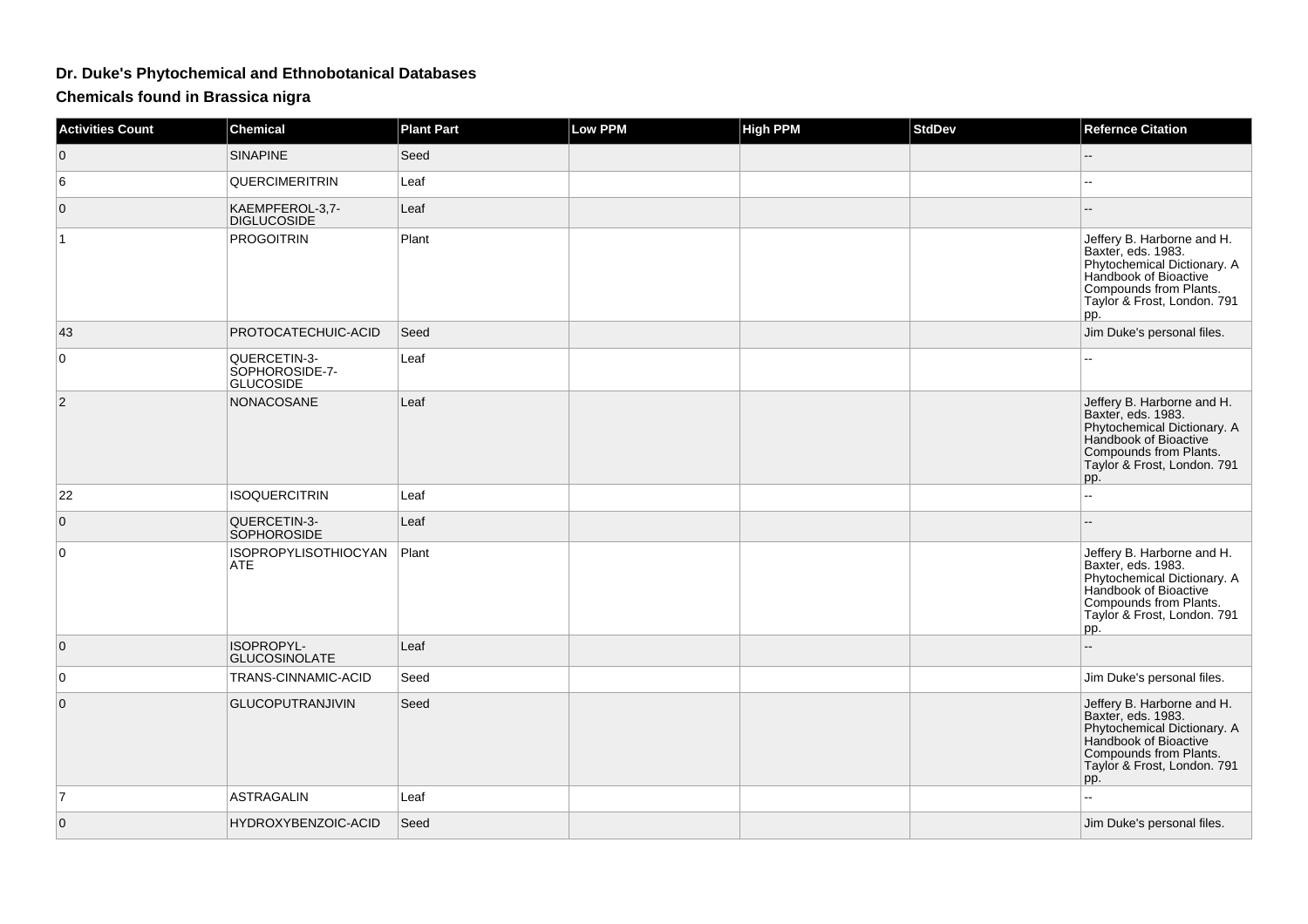| <b>Activities Count</b> | <b>Chemical</b>                                       | <b>Plant Part</b> | Low PPM | <b>High PPM</b> | <b>StdDev</b> | <b>Refernce Citation</b>                                                                                                                                                 |
|-------------------------|-------------------------------------------------------|-------------------|---------|-----------------|---------------|--------------------------------------------------------------------------------------------------------------------------------------------------------------------------|
| $\overline{0}$          | QUERCETIN-3,7-<br><b>DIGLUCOSIDE</b>                  | Leaf              |         |                 |               | $\overline{a}$                                                                                                                                                           |
| $\overline{0}$          | <b>GLUCONASTURTIIN</b>                                | Plant             |         |                 |               | Jeffery B. Harborne and H.<br>Baxter, eds. 1983.<br>Phytochemical Dictionary. A<br>Handbook of Bioactive<br>Compounds from Plants.<br>Taylor & Frost, London. 791<br>pp. |
| $\overline{0}$          | ALLYL-THIOCYANATE                                     | Seed              |         |                 |               |                                                                                                                                                                          |
| $\overline{0}$          | 3-METHYLTHIOPROPYL-<br><b>GLUCOSINOLATE</b>           | Seed              |         |                 |               |                                                                                                                                                                          |
| $\overline{0}$          | PHENYLETHYL-<br><b>ISOTHIOCYANATE</b>                 | Seed              |         |                 |               | $\sim$                                                                                                                                                                   |
| 77                      | CHLOROGENIC-ACID                                      | Seed              |         |                 |               | Jim Duke's personal files.                                                                                                                                               |
| $\overline{0}$          | POPULNIN                                              | Leaf              |         |                 |               |                                                                                                                                                                          |
| $\vert$ 1               | <b>GLUCONAPIN</b>                                     | Plant             |         |                 |               | Jeffery B. Harborne and H.<br>Baxter, eds. 1983.<br>Phytochemical Dictionary. A<br>Handbook of Bioactive<br>Compounds from Plants.<br>Taylor & Frost, London. 791<br>pp. |
| $\overline{0}$          | MESOINOSITOL-<br>HEXAPHOSPHORIC-ACID-<br><b>ESTER</b> | Seed              |         |                 |               | List, P.H. and Horhammer, L.,<br>Hager's Handbuch der<br>Pharmazeutischen Praxis,<br>Vols. 2-6, Springer-Verlag,<br>Berlin, 1969-1979.                                   |
| $\overline{0}$          | ALLYL-RHODANIDE                                       | Seed              |         |                 |               | List, P.H. and Horhammer, L.,<br>Hager's Handbuch der<br>Pharmazeutischen Praxis,<br>Vols. 2-6, Springer-Verlag,<br>Berlin, 1969-1979.                                   |
| $\overline{0}$          | 3-SOPHOROSIDE-7-<br>GLUCOSIDE-<br><b>ISORHAMNETIN</b> | Leaf              |         |                 |               |                                                                                                                                                                          |
| $\overline{0}$          | 2-PHENYLETHYL-<br><b>GLUCOSINOLATE</b>                | Seed              |         |                 |               |                                                                                                                                                                          |
| 0                       | 3-SOPHOROSIDE-<br><b>ISORHAMNETIN</b>                 | Leaf              |         |                 |               |                                                                                                                                                                          |
| $\overline{0}$          | 2-METHYL-BUTYL-<br><b>GLUCOSINOLATE</b>               | Leaf              |         |                 |               |                                                                                                                                                                          |
| $\overline{0}$          | KAEMPFEROL-3-<br>SOPHOROSIDE-7-<br><b>GLUCOSIDE</b>   | Leaf              |         |                 |               |                                                                                                                                                                          |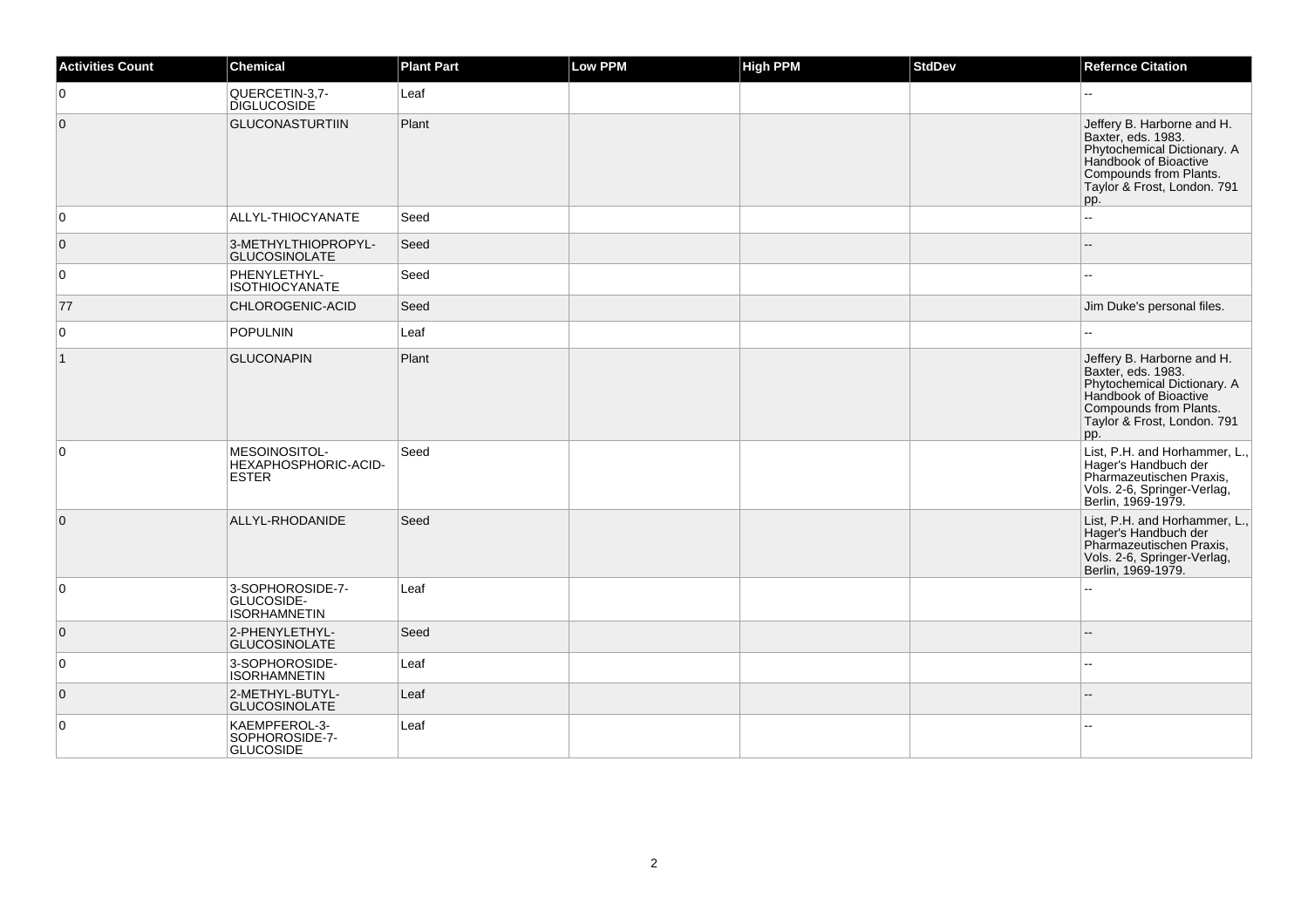| <b>Activities Count</b> | <b>Chemical</b>                                   | <b>Plant Part</b> | <b>Low PPM</b> | High PPM | <b>StdDev</b>        | <b>Refernce Citation</b>                                                                                                                                                 |
|-------------------------|---------------------------------------------------|-------------------|----------------|----------|----------------------|--------------------------------------------------------------------------------------------------------------------------------------------------------------------------|
| $\overline{0}$          | ALLYL-CYANIDE                                     | Seed              |                |          |                      | List, P.H. and Horhammer, L.,<br>Hager's Handbuch der<br>Pharmazeutischen Praxis,<br>Vols. 2-6, Springer-Verlag,<br>Berlin, 1969-1979.                                   |
| $\overline{0}$          | 3-O-BETA-D-GLUCOSIDE-<br><b>ISORHAMNETIN</b>      | Leaf              |                |          |                      |                                                                                                                                                                          |
| $\overline{0}$          | 2-BUTYL-GLUCOSINOLATE   Leaf                      |                   |                |          |                      |                                                                                                                                                                          |
| $\overline{0}$          | KAEMPFEROL-3-<br>SINAPOYL-SOPHOROSIDE             | Leaf              |                |          |                      |                                                                                                                                                                          |
| $\overline{0}$          | 3.7-DIGLUCOSIDE-<br><b>ISORHAMNETIN</b>           | Leaf              |                |          |                      |                                                                                                                                                                          |
| 61                      | <b>FERULIC-ACID</b>                               | Seed              |                |          |                      | Jim Duke's personal files.                                                                                                                                               |
| $\overline{2}$          | S-METHYL-CYSTEINE-<br><b>SULFOXIDE</b>            | Fruit             |                |          |                      |                                                                                                                                                                          |
| 102                     | CAFFEIC-ACID                                      | Seed              |                |          |                      | Jim Duke's personal files.                                                                                                                                               |
| $\overline{0}$          | KAEMPFEROL-3-O-BETA-D- Leaf<br><b>SOPHOROSIDE</b> |                   |                |          |                      |                                                                                                                                                                          |
| $\overline{4}$          | 2-PHENYLETHYL-<br><b>ISOTHIOCYANATE</b>           | Seed              |                |          |                      | Jeffery B. Harborne and H.<br>Baxter, eds. 1983.<br>Phytochemical Dictionary. A<br>Handbook of Bioactive<br>Compounds from Plants.<br>Taylor & Frost, London. 791<br>pp. |
| 24                      | <b>VANILLIC-ACID</b>                              | Seed              |                |          |                      | Jim Duke's personal files.                                                                                                                                               |
| 9                       | SINAPIC-ACID                                      | Seed              |                |          |                      | Jim Duke's personal files.                                                                                                                                               |
| $\overline{0}$          | 2,4-METHYLENE-<br><b>CHOLESTEROL</b>              | Pollen Or Spore   |                |          |                      |                                                                                                                                                                          |
| 25                      | P-COUMARIC-ACID                                   | Seed              |                |          |                      | Jim Duke's personal files.                                                                                                                                               |
| $\overline{0}$          | KAEMPFEROL-3-<br>FERULOYL-SOPHOROSIDE             | Leaf              |                |          |                      |                                                                                                                                                                          |
| 11                      | PANTOTHENIC-ACID                                  | Leaf              | 0.19           | 2.79     | -0.9329367522301226  | USDA's Ag Handbook 8 and<br>sequelae)                                                                                                                                    |
| 5                       | PHYLLOQUINONE                                     | Flower            | 0.57           | 3.39     |                      |                                                                                                                                                                          |
| 31                      | <b>THIAMIN</b>                                    | Leaf              | 0.44           | 7.66     | -0.13434936874443595 | USDA's Ag Handbook 8 and<br>sequelae)                                                                                                                                    |
| 15                      | <b>RIBOFLAVIN</b>                                 | Leaf              | 0.56           | 9.72     | -0.1322991630269135  | USDA's Ag Handbook 8 and<br>sequelae)                                                                                                                                    |
| 12                      | <b>COPPER</b>                                     | Leaf              | 0.58           | 11.2     | -0.4528977655356585  | USDA's Ag Handbook 8 and<br>sequelae)                                                                                                                                    |
| 77                      | <b>ZINC</b>                                       | Leaf              | 2.0            | 40.0     | -0.28128739889673965 | USDA's Ag Handbook 8 and<br>sequelae)                                                                                                                                    |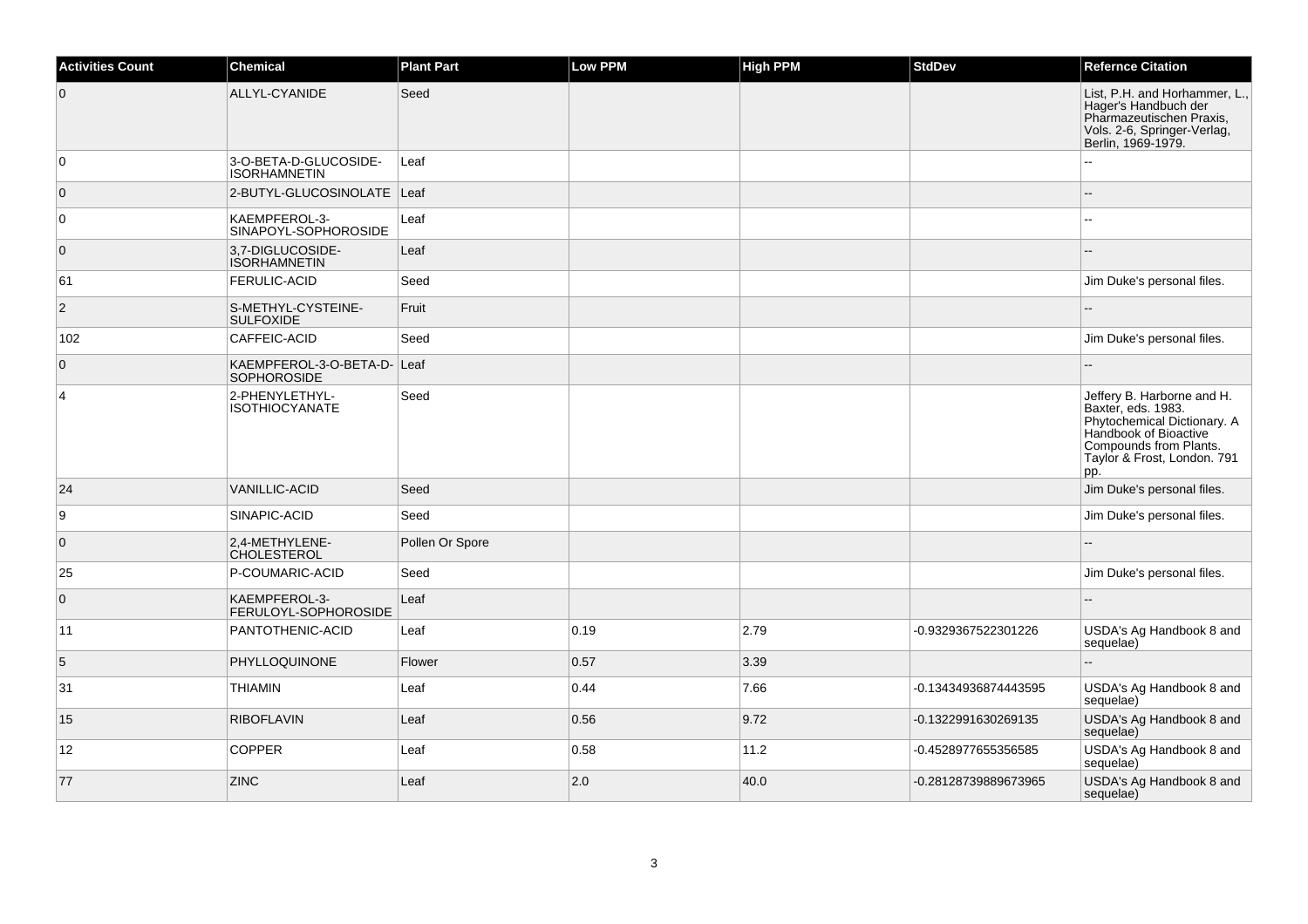| <b>Activities Count</b> | <b>Chemical</b>                                                                 | <b>Plant Part</b> | <b>Low PPM</b> | <b>High PPM</b> | <b>StdDev</b>        | <b>Refernce Citation</b>              |
|-------------------------|---------------------------------------------------------------------------------|-------------------|----------------|-----------------|----------------------|---------------------------------------|
| 39                      | <b>NIACIN</b>                                                                   | Leaf              | 3.03           | 47.87           | -0.6036882923547856  | USDA's Ag Handbook 8 and<br>sequelae) |
| 14                      | <b>MANGANESE</b>                                                                | Leaf              | 3.0            | 53.0            | -0.3717755859373686  | USDA's Ag Handbook 8 and<br>sequelae) |
| $\mathbf 0$             | QUERCETIN-3-ALPHA-L-(2-<br>O-ALPHA-L-<br>RHAMNOPYRANISIDO-<br>ARABO-PYRANOSIDE) | Seed              |                | 114.0           |                      |                                       |
| $\overline{2}$          | PALMITOLEIC-ACID                                                                | Leaf              | 10.0           | 147.0           | -0.480150098514262   | USDA's Ag Handbook 8 and<br>sequelae) |
| 6                       | <b>IRON</b>                                                                     | Leaf              | 12.0           | 209.0           | -0.3908179981972661  | USDA's Ag Handbook 8 and<br>sequelae) |
| 8                       | <b>STEARIC-ACID</b>                                                             | Leaf              | 20.0           | 294.0           | -0.43029003309567143 | USDA's Ag Handbook 8 and<br>sequelae) |
| 53                      | BETA-CAROTENE                                                                   | Leaf              | 29.0           | 475.0           | 0.930660444061161    | USDA's Ag Handbook 8 and<br>sequelae) |
| $\mathbf 0$             | LINOLENIC-ACID                                                                  | Leaf              |                | 480.0           | -0.40753237631529177 |                                       |
| 13                      | PALMITIC-ACID                                                                   | Leaf              | 60.0           | 884.0           | -0.3738525527818623  | USDA's Ag Handbook 8 and<br>sequelae) |
| 65                      | <b>MAGNESIUM</b>                                                                | Leaf              | 132.0          | 2471.0          | -0.6389529090097905  | USDA's Ag Handbook 8 and<br>sequelae) |
| 18                      | OLEIC-ACID                                                                      | Leaf              | 200.0          | 2945.0          | -0.25402185393237836 | USDA's Ag Handbook 8 and<br>sequelae) |
| $\overline{0}$          | <b>KILOCALORIES</b>                                                             | Leaf              | 200.0          | 2946.0          | -0.11619018899047374 | USDA's Ag Handbook 8 and<br>sequelae) |
| 15                      | <b>METHIONINE</b>                                                               | Leaf              | 230.0          | 3387.0          | 0.24940233291075833  | USDA's Ag Handbook 8 and<br>sequelae) |
| 15                      | ALPHA-LINOLENIC-ACID                                                            | Leaf              | 240.0          | 3535.0          | -0.6415507174060238  | USDA's Ag Handbook 8 and<br>sequelae) |
| $\mathbf 0$             | GADOLEIC-ACID                                                                   | Leaf              | 260.0          | 3829.0          | 0.07894192604291442  | USDA's Ag Handbook 8 and<br>sequelae) |
| 29                      | <b>TRYPTOPHAN</b>                                                               | Leaf              | 270.0          | 3976.0          | 0.9918339597248005   | USDA's Ag Handbook 8 and<br>sequelae) |
| 27                      | LINOLEIC-ACID                                                                   | Leaf              | 270.0          | 3976.0          | -0.7105758651281813  | USDA's Ag Handbook 8 and<br>sequelae) |
| 112                     | ASCORBIC-ACID                                                                   | Leaf              | 234.0          | 4013.0          | -0.07156483307262614 | USDA's Ag Handbook 8 and<br>sequelae) |
| $\mathbf{1}$            | SODIUM                                                                          | Leaf              | 274.0          | 4506.0          | 0.15301169936603431  | USDA's Ag Handbook 8 and<br>sequelae) |
| $\overline{4}$          | <b>PHOSPHORUS</b>                                                               | Leaf              | 290.0          | 4563.0          | -0.07515031705791066 | USDA's Ag Handbook 8 and<br>sequelae) |
| 2                       | <b>CYSTINE</b>                                                                  | Leaf              | 370.0          | 5449.0          | 2.1351105505350065   | USDA's Ag Handbook 8 and<br>sequelae) |
| $\overline{7}$          | <b>HISTIDINE</b>                                                                | Leaf              | 450.0          | 6627.0          | 0.6276673545987139   | USDA's Ag Handbook 8 and<br>sequelae) |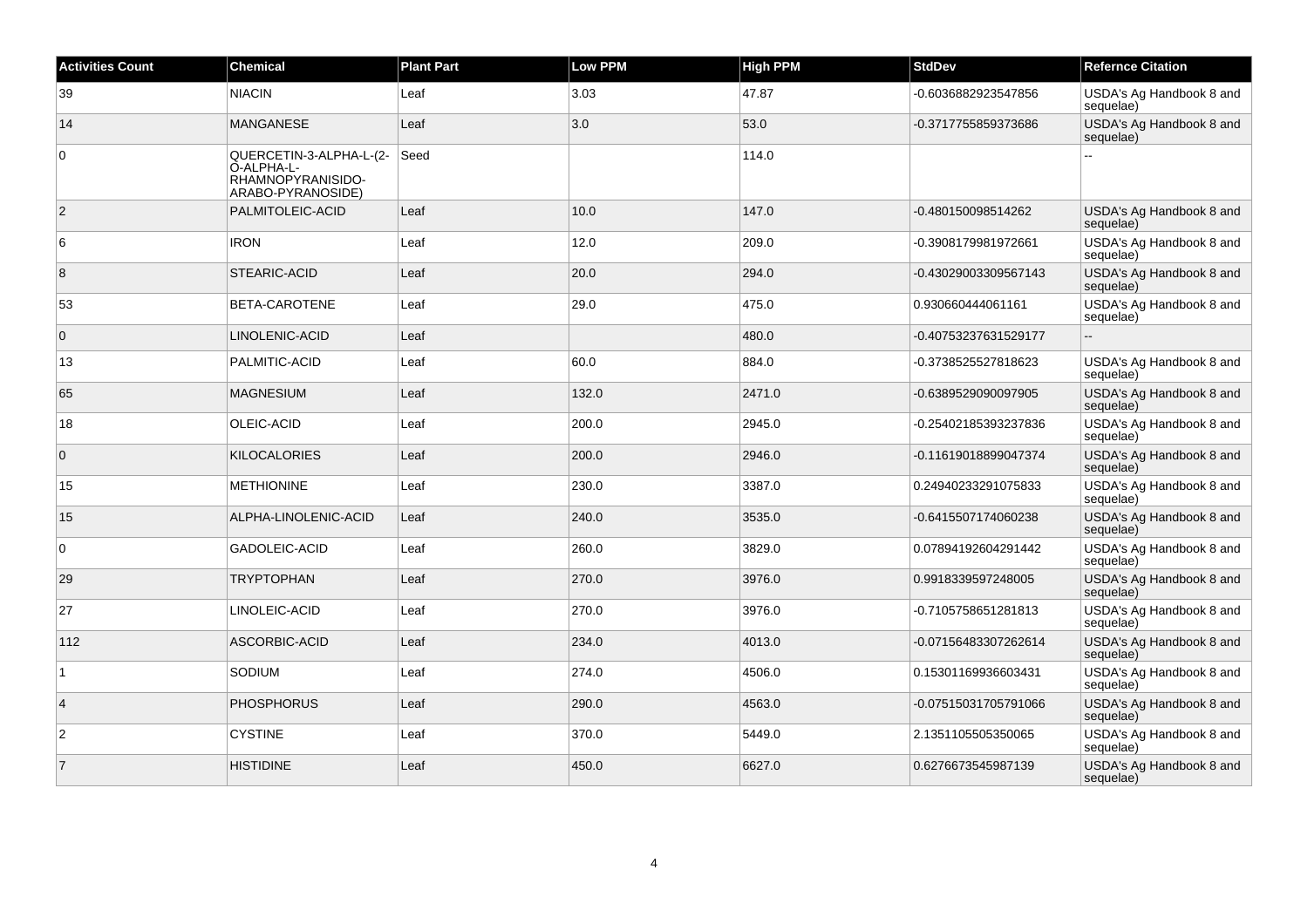| <b>Activities Count</b> | <b>Chemical</b>      | <b>Plant Part</b> | <b>Low PPM</b> | <b>High PPM</b> | <b>StdDev</b>         | <b>Refernce Citation</b>                                                                                                               |
|-------------------------|----------------------|-------------------|----------------|-----------------|-----------------------|----------------------------------------------------------------------------------------------------------------------------------------|
| $\overline{0}$          | <b>MYROSIN</b>       | Seed              |                | 6800.0          |                       | ANON. 1948-1976. The<br>Wealth of India raw materials.<br>Publications and Information<br>Directorate, CSIR, New Delhi.<br>11 volumes. |
| $\vert 4 \vert$         | <b>THREONINE</b>     | Leaf              | 660.0          | 9720.0          | -0.023257652960522495 | USDA's Ag Handbook 8 and<br>sequelae)                                                                                                  |
| 7                       | PHENYLALANINE        | Leaf              | 660.0          | 9720.0          | -0.1435161264489536   | USDA's Ag Handbook 8 and<br>sequelae)                                                                                                  |
| $\overline{0}$          | <b>SINAPIN</b>       | Seed              |                | 10000.0         |                       | Bisset, N.G., ed. 1994.<br>Herbal Drugs and<br>Phytopharmaceuticals. CRC<br>Press. Boca Raton, FL. 566<br>pp.                          |
| $\overline{2}$          | <b>LEUCINE</b>       | Leaf              | 760.0          | 11192.0         | -0.819526492144372    | USDA's Ag Handbook 8 and<br>sequelae)                                                                                                  |
| $\overline{2}$          | <b>ERUCIC-ACID</b>   | Leaf              | 770.0          | 11340.0         | 0.9749286383095918    | USDA's Ag Handbook 8 and<br>sequelae)                                                                                                  |
| 16                      | ALLYL-ISOTHIOCYANATE | Seed              | 6510.0         | 11760.0         |                       | ANON. 1948-1976. The<br>Wealth of India raw materials.<br>Publications and Information<br>Directorate, CSIR, New Delhi.<br>11 volumes. |
| $\overline{0}$          | EO                   | Seed              | 7000.0         | 12000.0         | -0.39879727889818234  | ANON. 1948-1976. The<br>Wealth of India raw materials.<br>Publications and Information<br>Directorate, CSIR, New Delhi.<br>11 volumes. |
| 17                      | <b>SINIGRIN</b>      | Seed              | 10000.0        | 12000.0         | 1.0000000000000002    |                                                                                                                                        |
| 3                       | <b>ISOLEUCINE</b>    | Leaf              | 910.0          | 13402.0         | 0.3446848174545089    | USDA's Ag Handbook 8 and<br>sequelae)                                                                                                  |
| $\overline{3}$          | <b>VALINE</b>        | Leaf              | 970.0          | 14286.0         | 0.4466322316135545    | USDA's Ag Handbook 8 and<br>sequelae)                                                                                                  |
| $\vert$ 4               | <b>LYSINE</b>        | Leaf              | 1130.0         | 16642.0         | 0.8594897106494074    | USDA's Ag Handbook 8 and<br>sequelae)                                                                                                  |
| 28                      | <b>CALCIUM</b>       | Leaf              | 1107.0         | 17867.0         | -0.03895910092928099  | USDA's Ag Handbook 8 and<br>sequelae)                                                                                                  |
| 8                       | <b>TYROSINE</b>      | Leaf              | 1320.0         | 19440.0         | 3.1741271951746977    | USDA's Ag Handbook 8 and<br>sequelae)                                                                                                  |
| 14                      | ARGININE             | Leaf              | 1810.0         | 26657.0         | 0.5087991947733539    | USDA's Ag Handbook 8 and<br>sequelae)                                                                                                  |
| 14                      | <b>POTASSIUM</b>     | Leaf              | 1485.0         | 28215.0         | -0.09401527703835375  | USDA's Ag Handbook 8 and<br>sequelae)                                                                                                  |
| 0                       | FAT                  | Leaf              | 2220.0         | 46841.0         | -0.1917178251748026   | USDA's Ag Handbook 8 and<br>sequelae)                                                                                                  |